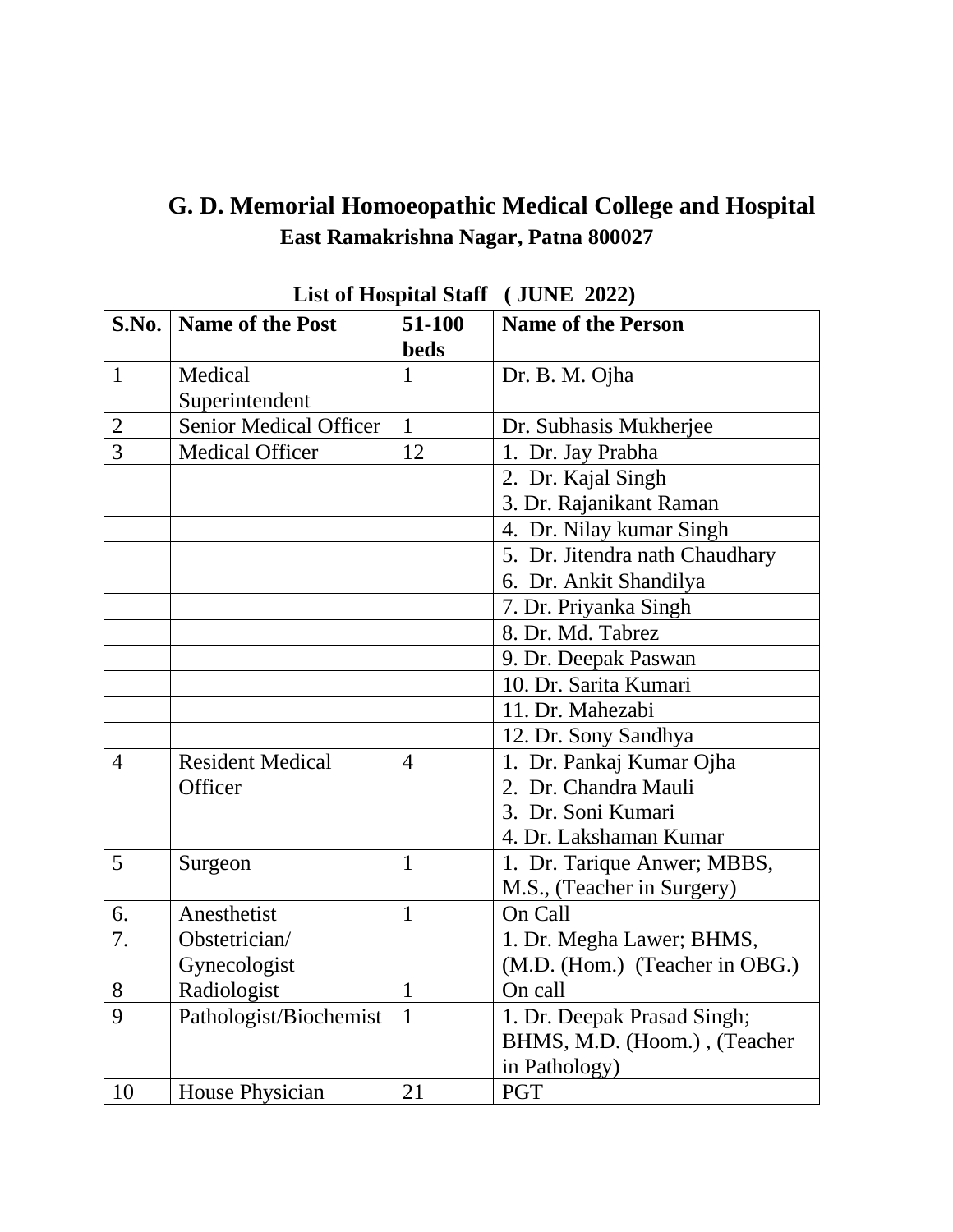| (Resident) |               |
|------------|---------------|
| Dispenser  | 1 Manoj Kumar |
|            | 2 Aditya Raj  |

| S.  | <b>Name of the Post</b> | $51-$          | <b>Name of the Person</b> |
|-----|-------------------------|----------------|---------------------------|
| No. |                         | 100            |                           |
|     |                         | <b>beds</b>    |                           |
| 12  | Laboratory Technician   | $\overline{2}$ | 1. Umesh Kumar            |
|     |                         |                | 2. Akancha kumari         |
| 13  | X-ray                   | $\mathbf{1}$   | Shashi Kapoor Paswan      |
|     | Technician/Radiographer |                |                           |
| 14  | <b>Dresser</b>          | 1              | Rohit Raj                 |
| 15  | X-ray Attendant         | $\mathbf{1}$   | 1. Rahul Kumar Singh      |
| 16. | Nursing Staff In charge | $\mathbf{1}$   | Vimla Devi                |
| 17  | <b>Nursing Staff</b>    | 9              | 1 Km.Madhu Singh          |
|     |                         |                | 2 Sweta Ojha              |
|     |                         |                | 3 Anju Kumari             |
|     |                         |                | 4 Poonam Kumari           |
|     |                         |                | 5 Ankita Pathak           |
|     |                         |                | 6 Km.Kiran Singh          |
|     |                         |                | 7 Santoshi Kumari         |
|     |                         |                | 8 Manu Kumari             |
|     |                         |                | 9 Mamta Kumari            |
| 18  | Ward boys/Ayas          | 10             | Abhishek Ojha<br>1        |
|     |                         |                | 2Rohit Kumar Singh        |
|     |                         |                | 3 Santosh Kumar Singh     |
|     |                         |                | 4Kanchan Kumar Singh      |
|     |                         |                | 5 Pushpa Devi             |
|     |                         |                | 6 Reena Ojha              |
|     |                         |                | 7 Anjani Kumar Singh      |
|     |                         |                | 8 Mithlesh Kumar Ojha     |
|     |                         |                | 9 Indrajeet Kumar         |
|     |                         |                | 10. Rinku Devi            |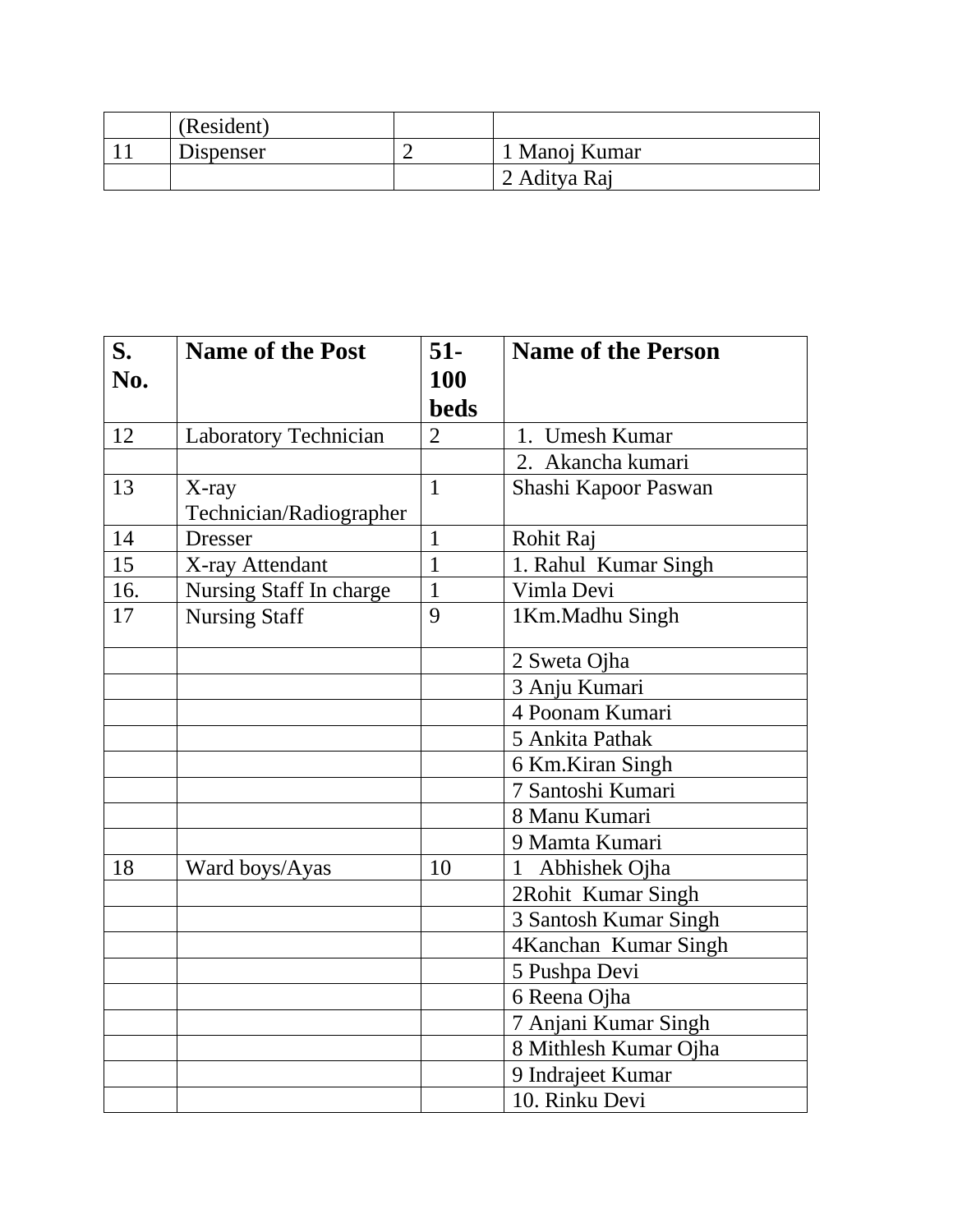|    | <b>S.No.</b>   <b>Name of the Post</b>   | 51-100<br><b>beds</b> | <b>Name of the Person</b>                                                                                                |
|----|------------------------------------------|-----------------------|--------------------------------------------------------------------------------------------------------------------------|
| 19 | <b>Store Keeper</b>                      | $\mathbf{1}$          | Shailendra Kumar                                                                                                         |
| 20 | Registration<br>Clerk/Telephone operator | $\mathbf{1}$          | Vishnu Kumar                                                                                                             |
| 21 | Yoga Expert                              | $\mathbf{1}$          | <b>Gudakesh Vats</b>                                                                                                     |
| 22 | Physiotherapist                          | $\mathbf{1}$          | Sushil Madhav                                                                                                            |
| 23 | Dietician (Part-time)                    | $\mathbf{1}$          | Chetan Kumar (Part-time)                                                                                                 |
| 24 | <b>Secretarial Staff</b>                 | 6                     | 1. Arun Kumar Singh<br>2. Pappu Kumar<br>3. Krishna Kumari<br>4. Shikha Kumari<br>5. Ragini Kumari<br>6. Satanand Tiwari |
|    | <b>Account Staff</b>                     | $\mathbf{1}$          | 1. Lal Babu Ray                                                                                                          |
| 25 | <b>Auxiliaries staff</b>                 | $\mathbf{1}$          | 1 Bhutali Saw                                                                                                            |
|    | Dark-room attendant                      | $\mathbf{1}$          | 1 Dhanesh Das                                                                                                            |
| 26 | Cleanliness                              | 3                     | 1Ranju Devi<br>2. Parvati Devi<br>3. Rita Devi                                                                           |
|    | Laundries                                |                       | On contract                                                                                                              |
|    | <b>Hospital Catering</b>                 |                       | Own                                                                                                                      |
|    | Peon                                     | $\overline{2}$        | 1. Gopal Sah<br>2. Rina Devi                                                                                             |
|    | Gardening                                | $\mathbf{1}$          | Karu Prasad                                                                                                              |
|    | <b>Watch/Ward Duties</b>                 | $\overline{2}$        | Through A One Security Agency                                                                                            |
| 27 | a. Hospital Reception                    |                       | Laljee Singh                                                                                                             |